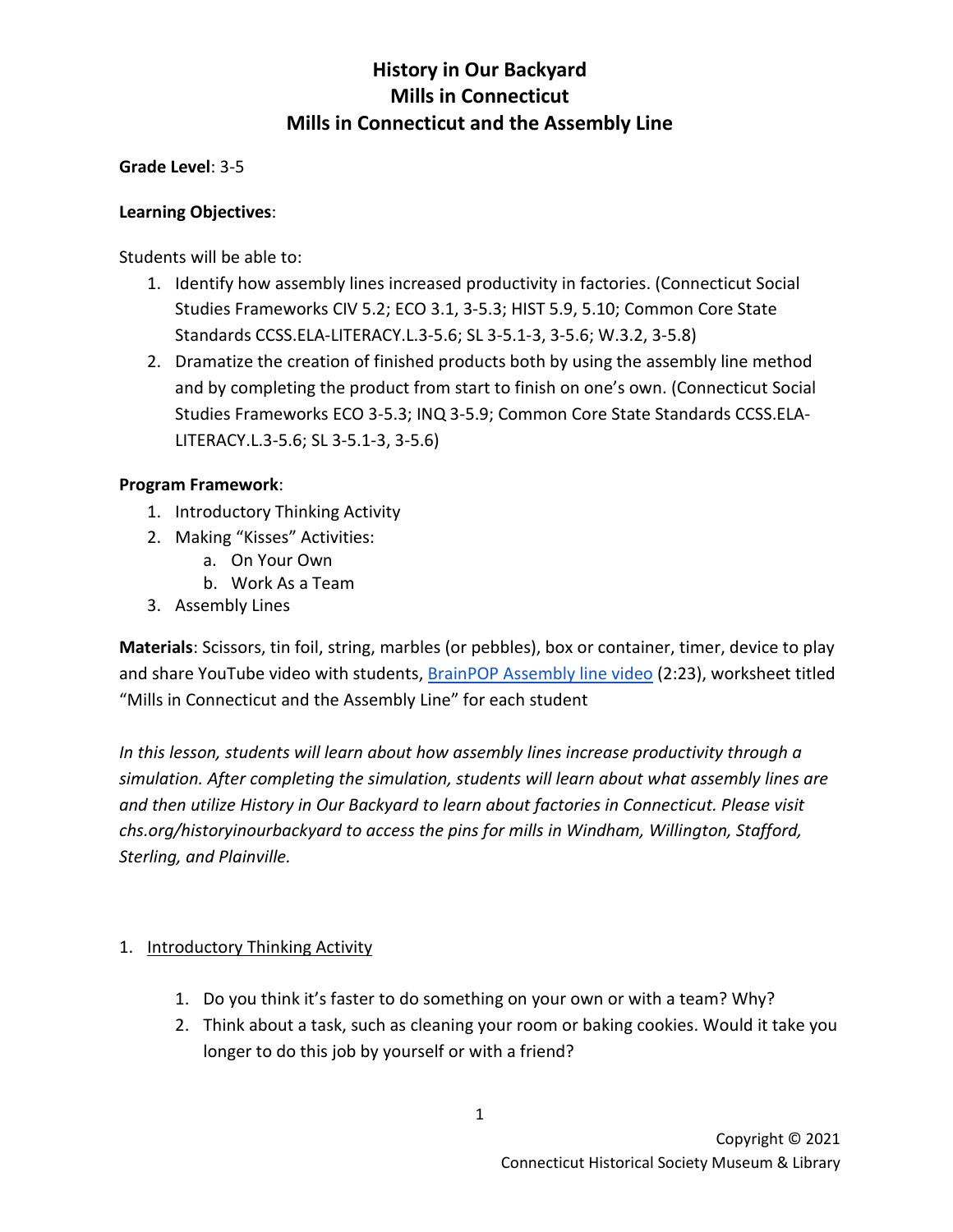### 2. Making "Kisses" Activities

- 1. On Your Own
- 2. Work as a Team

## **Making "Kisses": On Your Own**

- 1. Ask children if they are familiar with chocolate candy kisses. If not, offer an explanation or show an image of one online.
- 2. Overview: In this activity, students will make as many "Kisses" as they can. The goal is to be FAST and make the BEST, perfectly-wrapped "Kisses"! You will have 2 minutes to make as many "Kisses" as you can. Only the best "Kisses" will be counted!
- 3. Before you start the timer, please prepare the following materials:
	- a. Cut tin foil into 25 squares. Each square should be 2 inches by 2 inches.
	- b. Cut string (ribbon will work too) into pieces that are 1-inch long. Make 25 total.
	- c. Gather 25 pebbles or marbles that are about the size of a small grape.
	- d. Lay out all the piles of materials needed to make the "Kisses."
- 4. Start timer:
	- a. Take 1 foil square and place in front of you.
	- b. Place 1 string in the center of the foil square so the other end of the string is hanging off the square.
	- c. Put the pebble or marble "Kiss" on top of the string.
	- d. Wrap foil around the "Kiss" with some of the ribbon sticking out of the top.
	- e. Place the wrapped "Kiss" in your box/container.
	- f. Repeat these steps until the timer buzzes.
- 5. Ask an adult to "check your work." If there are any that are not the BEST, perfectlywrapped "Kisses," the adult will take them out of the box. You can't count anything but the best!
- 6. Reflection**:**
	- a. How many "Kisses" did you make? How many of these were *perfect* "Kisses"?
	- b. Record the numbers on the "Kisses" Making Chart on the next page.
	- c. What challenges did you face that slowed down your job?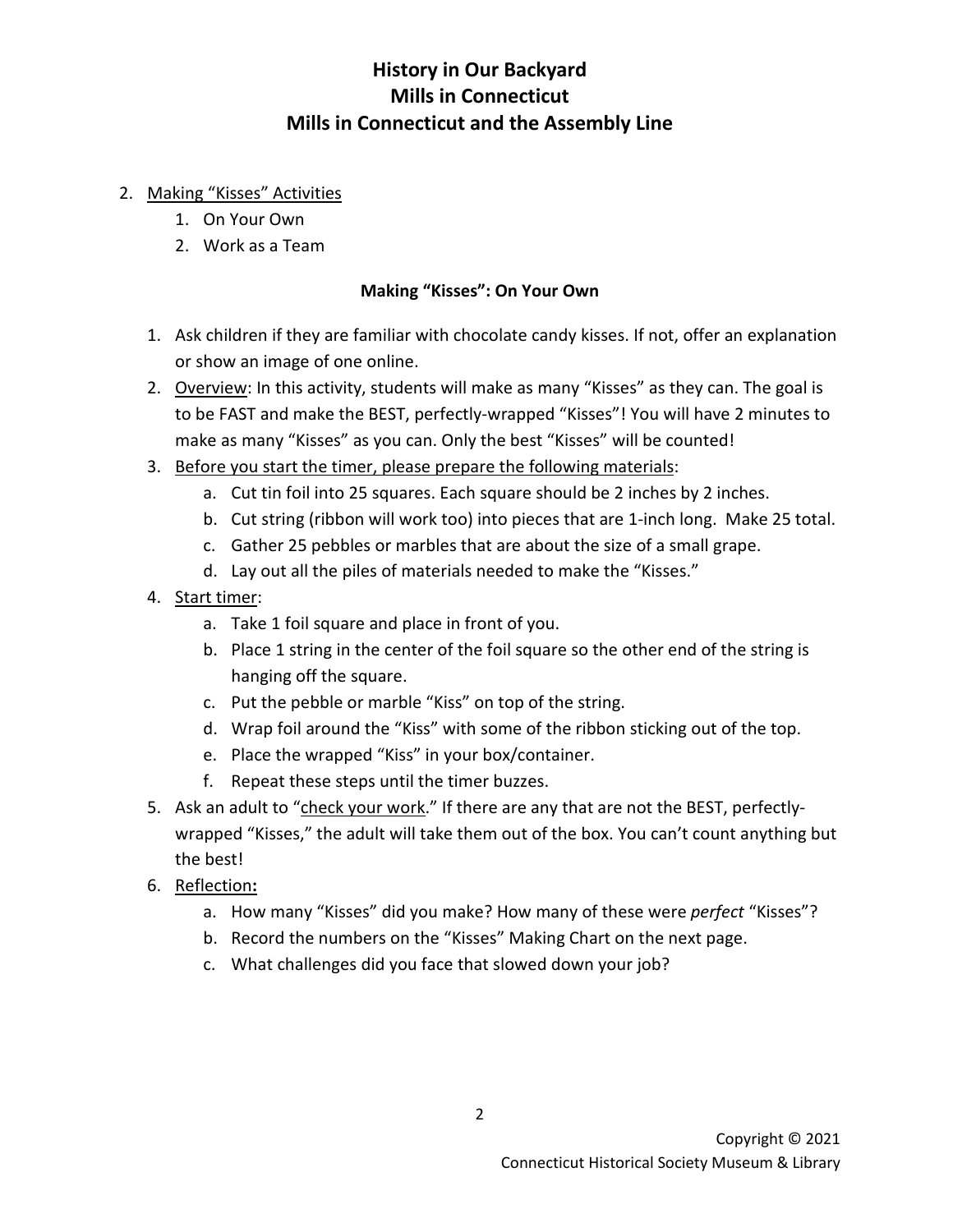### **Making "Kisses": Work as a Team**

- 1. Overview: In this activity you will work as a team with 2 other people to make the "Kisses." Each person will have a specific job to do. The goal is to be FAST and make the BEST, perfectly-wrapped "Kisses"! You will have 2 minutes to make as many "Kisses" as you can. Only the best "Kisses" will be counted!
- 2. Before you start the timer, please prepare the following materials:
	- a. Cut tin foil into 25 squares. Each square should be 2 inches by 2 inches.
	- b. Cut string (ribbon will work too) into pieces that are 1-inch long. Make 25 total.
	- c. Gather 25 pebbles or marbles that are about the size of a small grape.
	- d. Lay out all the piles of materials needed to make the "Kisses."
- 3. The Roles: Each teammate will select 1 job from the list below. Read your job so you know exactly what you need to do. Then, line up next to each other along the same side of a table from left to right in the order the jobs are listed below. Place your pile of materials in front of you.
	- a. *The Ribbon Placer (you will need the pile of foil squares and pile of cut ribbon near you):* Your job is to grab 1 foil square and put 1 piece of ribbon on the foil square so one end of the ribbon is in the middle of the square and the other is outside of the square. Now pass the foil and ribbon to your teammate on your right, the Wrapper. Repeat this over and over until the timer buzzes.
	- b. *The Wrapper (you will need the pile of pebbles or marbles near you):* When a foil square with the ribbon is passed to you, you will take a pebble or marble and place it in the center of the foil square on top of the end of the string and wrap the foil around the pebble or marble. Some of the string should be sticking out of the top. Now pass the wrapped "Kiss" to your teammate on your right, the Finisher. Repeat this over and over until the timer buzzes.
	- c. *The Finisher (You will need the box or container near you)*: When a wrapped "Kiss" is passed to you, you will make sure that part of the string is showing outside the foil wrapper. You will also inspect the "Kiss." If it is perfect, place it in the box. If it is not, place it off to the side. Repeat this over and over until the timer buzzes.
- 4. Start Timer: When everyone is clear on what their job is all about and is in position at the table with their materials, you may start the timer and begin making the "Kisses."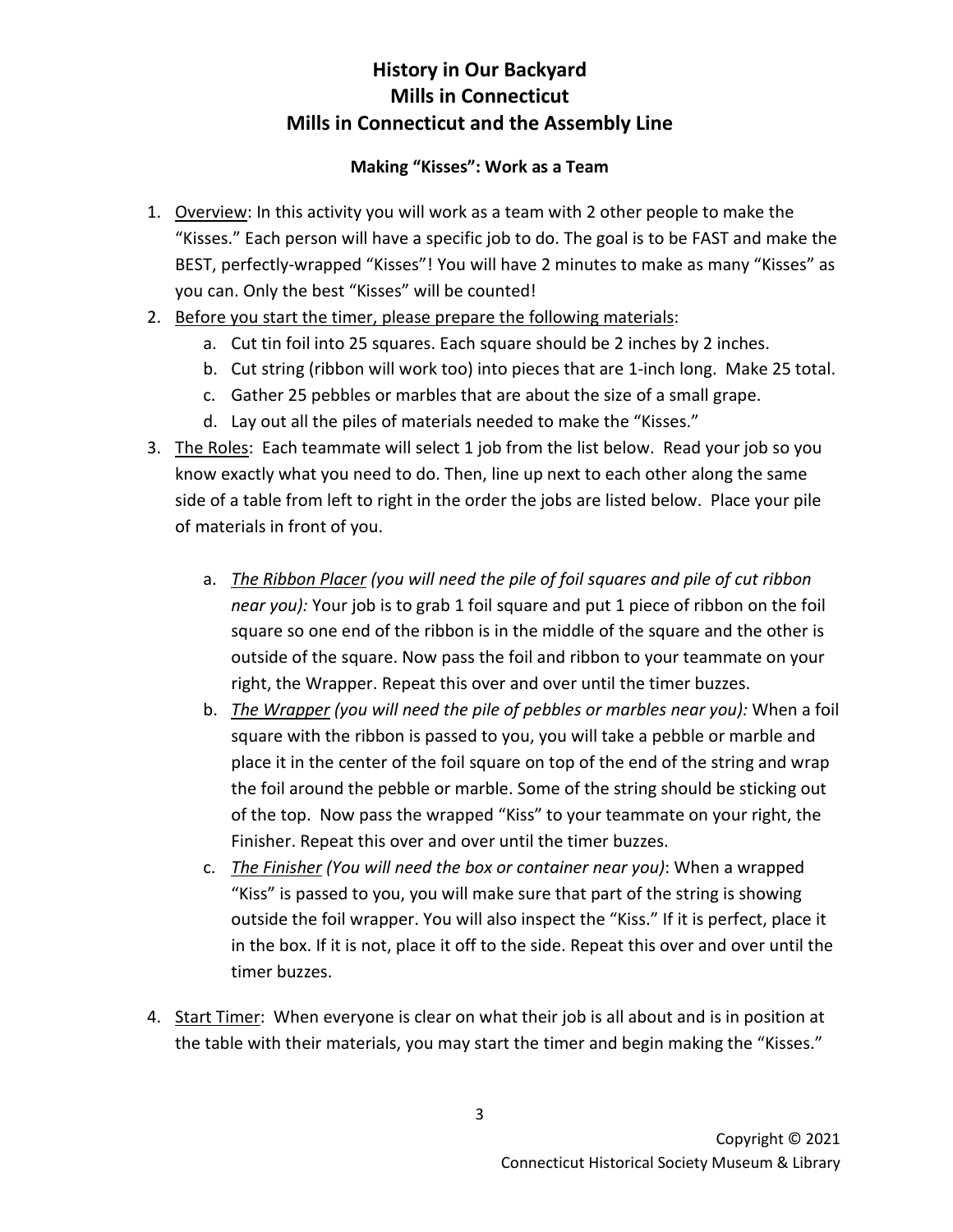- 5. Repeat the Work as a Team Activity:
	- a. Now that you have the hang of it complete the Work as a Team activity two more times.
- 6. After your team's last try, ask an adult to "check your work." If there are any that are not the BEST, perfectly-wrapped "Kisses," the adult will take them out of the box. You can't count anything but the best!
- 7. Reflection:
	- a. How many "Kisses" did your team make on the first try?
	- b. How many on the second try?
	- c. How many on the third try?
	- d. Record the numbers on the "Kisses" Making Chart below.
	- e. After trying out the activity a few times, do you think you got better at performing your job?
	- f. Do you think working with teammates helped you make more "Kisses" than when you worked alone?

| "Kisses" Making                    | Number of "Kisses" made: | <b>Number of BEST "Kisses"</b><br>made: |
|------------------------------------|--------------------------|-----------------------------------------|
| On My Own                          |                          |                                         |
| Work as a Team 1 <sup>st</sup> Try |                          |                                         |
| Work as a Team 2 <sup>nd</sup> Try |                          |                                         |
| Work as a Team 3rd Try             |                          |                                         |

### **"Kisses" Making Chart**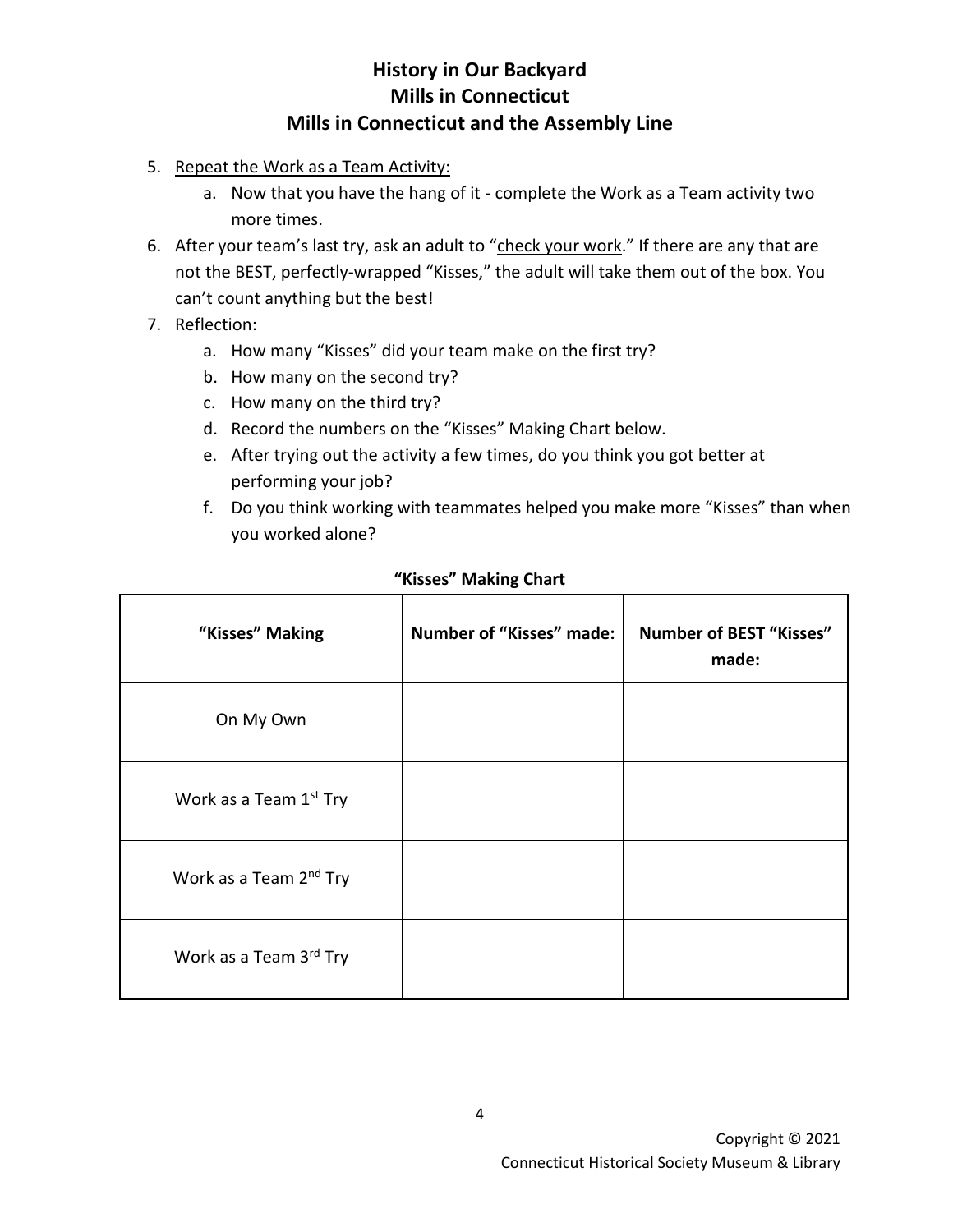### **Assembly Lines**

- 1. Once you got the hang of it, your team should have been able to make many more "Kisses" working together. This type of teamwork in a factory is called an **assembly line**. Assembly lines forever changed the way work was done in factories.
- 2. Read the questions on the worksheet, "Mills in Connecticut and the Assembly Line." Keep these questions in mind as you watch the **BrainPOP Assembly Line video**.
- 3. Once you have watched the video, answer the questions. Then explore the mills and factories pins on *History in Our Backyard* and answer the question on the "Mills in Connecticut and the Assembly Line" worksheet. Please visit chs.org/historyinourbackyard to access the pins.

### **Mills in Connecticut and the Assembly Line**

### **A: Assembly Line Video**

Answer the following questions after you watch the BrainPOP Assembly Line video.

1. What is an assembly line? How does one work?

2. Think about the *Work as a Team* activity. How do assembly lines help a group of workers make items faster than an individual worker can?